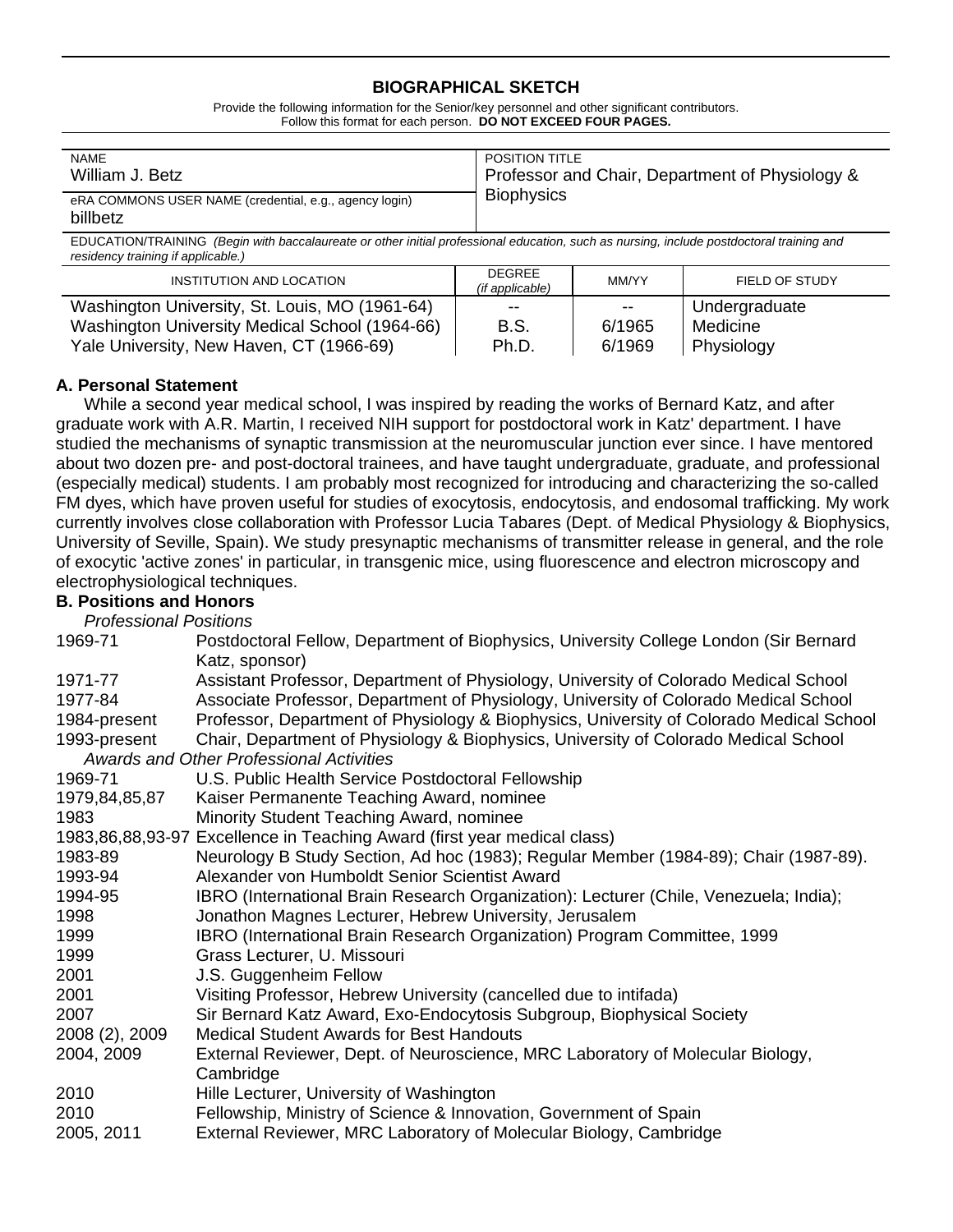## **C. Selected peer-reviewed publications**

#### *Early publications*

- Betz, W.J. (1970). Depression of transmitter release at the neuromuscular junction of the frog. J. Physiol. 206, 666-680.
- Betz, W.J. & Sakmann, B. (1971). "Disjunction" of frog neuromuscular synapses by treatment with proteolytic enzymes. Nature New Biol. 232, 94-95.
- Betz, W.J. (1976). The formation of synapses between chick embryo skeletal muscle and ciliary ganglion grown in vitro. J. Physiol. 254, 63-74.
- Betz, W.J., Caldwell, J.H., & Ribchester, R.R. (1980).The size of motor units during postnatal development of rat lumbrical muscle. J. Physiol. 297, 463-478.
- Betz, W.J., Caldwell, J.H., Ribchester, R.R., Robinson, K.R., & Stump, R.F. (1980). Endogenous electric field around muscle fibres depends on the Na/K pump. Nature 287, 235-237.
- Betz, W.J. & Caldwell, J.H. (1984). Mapping electric currents around skeletal muscle with a vibrating probe. J. Gen. Physiol. 83, 143-156.
- Chua, M. & W.J. Betz. (1991). Characterization of a non-selective cation channel in the surface membrane of adult rat skeletal muscle. Biophys. J. 59, 1251-1260.

*Representative publications since 1992*

- Betz, W.J., F. Mao & G.S. Bewick. (1992). Activity-dependent staining and destaining of living vertebrate motor nerve terminals. J. Neurosci. 12, 363-375. (Cover illustration)
- Betz, W.J. & G.S. Bewick. (1992). Optical analysis of synaptic vesicle recycling at the frog neuromuscular junction. Science 255, 200-203. (cover illustration)
- Betz, W.J. and A. Henkel. (1994). Okadaic acid disrupts clusters of synaptic vesicles in frog motor nerve terminals. J. Cell Biol., 124, 843-854. (cover illustration)
- Betz, W.J. and L.-G. Wu. (1995). Kinetics of synaptic vesicle recycling. Current Biol. 5, 1098-1101.
- Henkel, A., J. Lübke and W.J. Betz (1996). FM1-43 ultrastructural localization in and release from frog motor nerve terminals. Proc. Natl. Acad. Sci. USA, 93, 1918-1923.
- Smith, C.B. and Betz, W.J. (1996). Simultaneous independent measurement of endo- and exocytosis. Nature, 380, 531-534.
- Wu, L.-G. and W.J. Betz (1996). Nerve activity but not intracellular calcium determines the time course of endocytosis at the frog neuromuscular junction. Neuron, 17, 769-779.
- Angleson, J.K. and W.J. Betz (1997). Monitoring secretion in real time: capacitance, amperometry and fluorescence compared. Trends in Neurosci, 20, 281-286 (includes poster).
- Wu, L.-G. and W.J. Betz (1998) Kinetics of synaptic depression and vesicle recycling after tetanic stimulation of frog motor nerve terminals. Biophys. J., 74, 3003-3009.
- Angleson, J.K., Cochilla, A.J., Kilic, G., Nussinovitch, I., and Betz, W.J. (1999) Dopaminergic control of dense core release from neuroendocrine cells revealed by imaging single exocytic events with FM1-43. Nature Neurosci, 2, 440-6.
- Cochilla, A.J., Angleson, J.K., and Betz, W.J. (2000) Differential regulation of granule and granule-to-plasma membrane fusion during secretion from rat pituitary lactotrophs. J. Cell Biol., 150, 839-848.
- Richards, D.A., Guatimosim, C., and Betz, W.J. (2000) Two endocytic recycling routes fill two vesicle pools in frog motor nerve terminals. Neuron, 27, 551-559.
- Angleson J.K., and Betz W.J. (2001) Intraterminal Ca(2+) and spontaneous transmitter release at the frog neuromuscular junction. J Neurophysiol. 85, 287-294.
- Rizzoli, S.O. and Betz, W.J. (2003) All change at the synapse. Nature 423, 591-592. [News and Views]
- Richards, D.A., Guatimosim, C., Rizzoli, S.O., and Betz, W.J. (2003) Synaptic vesicle pools at the frog neuromuscular junction. Neuron 39, 529-541.
- Rizzoli, S.O. and Betz, W.J. (2004) The structural organization of the readily releaseable pool of synaptic vesicles. Science, 203, 2037-2039. [with Perspective, pp. 1986-1987]
- Rizzoli, S.O. and Betz, W.J. (2005) Synaptic vesicle pools. Nature Review Neuroscience, 6, 57-70 (cover illustration).
- Gaffield, M.A., Rizzoli, S.O., and Betz, W.J. (2006). Mobility of synaptic vesicles in different pools in resting and stimulated frog motor nerve terminals. Neuron, 51, 317-325.
- Tabares, L., Ruiz, R., Linares-Clemente, P., Gaffield, M.A., Alvarez de Toledo, G., Fernandez-Chacón, R., Betz, W.J. (2007). Monitoring synaptic function at the neuromuscular junction of a mouse expressing synaptopHluorin. J. Neurosci., 27, 5422-5430.